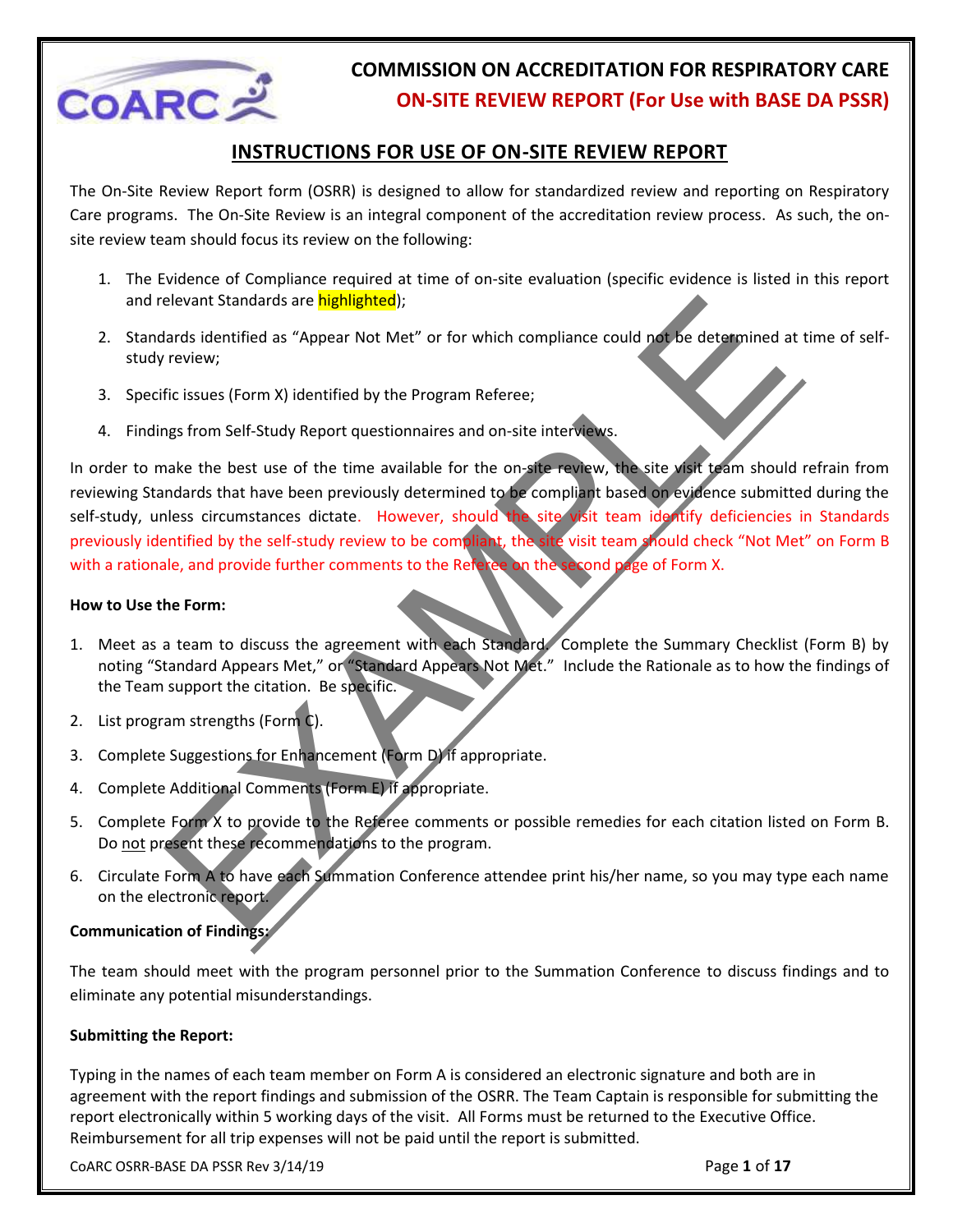| <b>COARC</b>                                                                                                                                                                                                               | <b>COMMISSION ON ACCREDITATION FOR RESPIRATORY CARE</b><br><b>ON-SITE REVIEW REPORT (For Use with BASE DA PSSR)</b>                                                                 |
|----------------------------------------------------------------------------------------------------------------------------------------------------------------------------------------------------------------------------|-------------------------------------------------------------------------------------------------------------------------------------------------------------------------------------|
|                                                                                                                                                                                                                            | <b>ON-SITE REVIEW REPORT</b>                                                                                                                                                        |
|                                                                                                                                                                                                                            | (For use with the Base Degree Advancement Provisional SSR)                                                                                                                          |
| <b>Program Name:</b>                                                                                                                                                                                                       | Program #:                                                                                                                                                                          |
| <b>On-Site Reviewer Check List:</b><br><b>Read Opening Script</b><br><b>Conduct interviews</b><br>CEO, Dean/Division Chair<br><b>Support Personnel</b><br><b>Advisory Committee members</b><br><b>Review documentation</b> | Key Personnel (PD, DCE, Medical Adivsor)<br><b>Program Faculty</b><br>other:                                                                                                        |
|                                                                                                                                                                                                                            | (Including Minimal Evidence of Compliance Available for On-Site Review Team)                                                                                                        |
| <b>COURSE MATERIALS</b><br><b>DA Standard 2.1</b><br>interface.<br>DA Standards 2.6/2.7                                                                                                                                    | Describe course delivery via the program's learning management systems and educational<br>technologies. Demonstrate the proposed interactive learning tools and instructor feedback |
| DA Standard 2.8                                                                                                                                                                                                            | Demonstrate how program faculty engage students.                                                                                                                                    |
| DA Standard 3.1                                                                                                                                                                                                            | Demonstrate ancillary support services for students such as library resources, writing center<br>support, and other student services available online.                              |
|                                                                                                                                                                                                                            | Program goals published in student handbook and on the program or institutional web site.                                                                                           |
| DA Standards 3.4/3.5                                                                                                                                                                                                       |                                                                                                                                                                                     |
|                                                                                                                                                                                                                            | Overall student learning outcome plan that would include delineation of the learning outcomes,<br>how they are presented throughout the curriculum and how they are assessed        |
|                                                                                                                                                                                                                            | Course mapping of all syllabi to expected student learning outcomes and program goals.                                                                                              |
|                                                                                                                                                                                                                            | Review of the assessment including any rubrics or direct objective measures.                                                                                                        |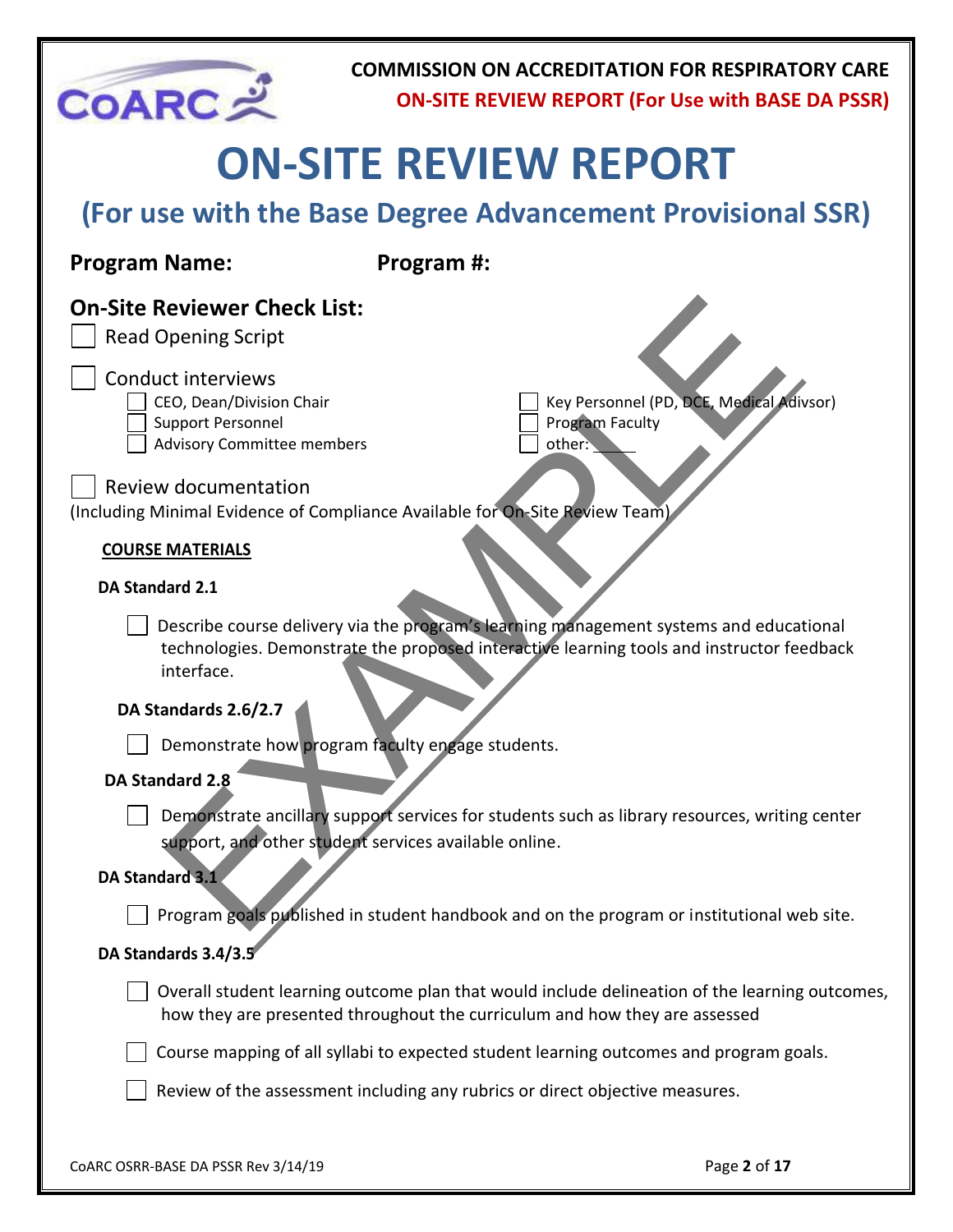| <b>COARCメ</b>                                                                                                                                                                                                        | <b>COMMISSION ON ACCREDITATION FOR RESPIRATORY CARE</b><br><b>ON-SITE REVIEW REPORT (For Use with BASE DA PSSR)</b>                                                                              |
|----------------------------------------------------------------------------------------------------------------------------------------------------------------------------------------------------------------------|--------------------------------------------------------------------------------------------------------------------------------------------------------------------------------------------------|
| DA Standards 3.3/3.5<br>learning outcomes, and program outcomes.                                                                                                                                                     | Faculty and advisory committee minutes that pertain to Degree Advancement Program goals,                                                                                                         |
| DA Standards 4.1/4.2<br>completion of each course.                                                                                                                                                                   | Course syllabi for all respiratory care courses which include course description, general and<br>specific course objectives, methods of evaluation, content outline, and criteria for successful |
| DA Standards 4.3-4.8<br>through 4.8.                                                                                                                                                                                 | Program faculty discuss how they incorporate curricular material described in Standards 4.3                                                                                                      |
| <b>KEY PERSONNEL/FACULTY</b>                                                                                                                                                                                         |                                                                                                                                                                                                  |
| DA Standards 2.6/3.3<br>meetings.<br>DA Standard 6.8<br>Detailed clinical schedules (if applicable)<br><b>Additional Documentation:</b><br>Inspect facilities:<br>Classrooms<br>Laboratories (respiratory, computer) | Records of interaction with Key Personnel including attendance at Advisory Committee<br>Student ancillary<br>Offices                                                                             |
| Prepare preliminary site visit report on site                                                                                                                                                                        |                                                                                                                                                                                                  |
| <b>Consultation Conference</b>                                                                                                                                                                                       |                                                                                                                                                                                                  |
|                                                                                                                                                                                                                      | Summation Conference: read Summation Script, including strengths and deficiencies                                                                                                                |
| Finalize site visit report, if necessary                                                                                                                                                                             |                                                                                                                                                                                                  |
| File site visit report with CoARC Executive Office within 5 working days of visit                                                                                                                                    |                                                                                                                                                                                                  |
| CoARC OSRR-BASE DA PSSR Rev 3/14/19                                                                                                                                                                                  | Page 3 of 17                                                                                                                                                                                     |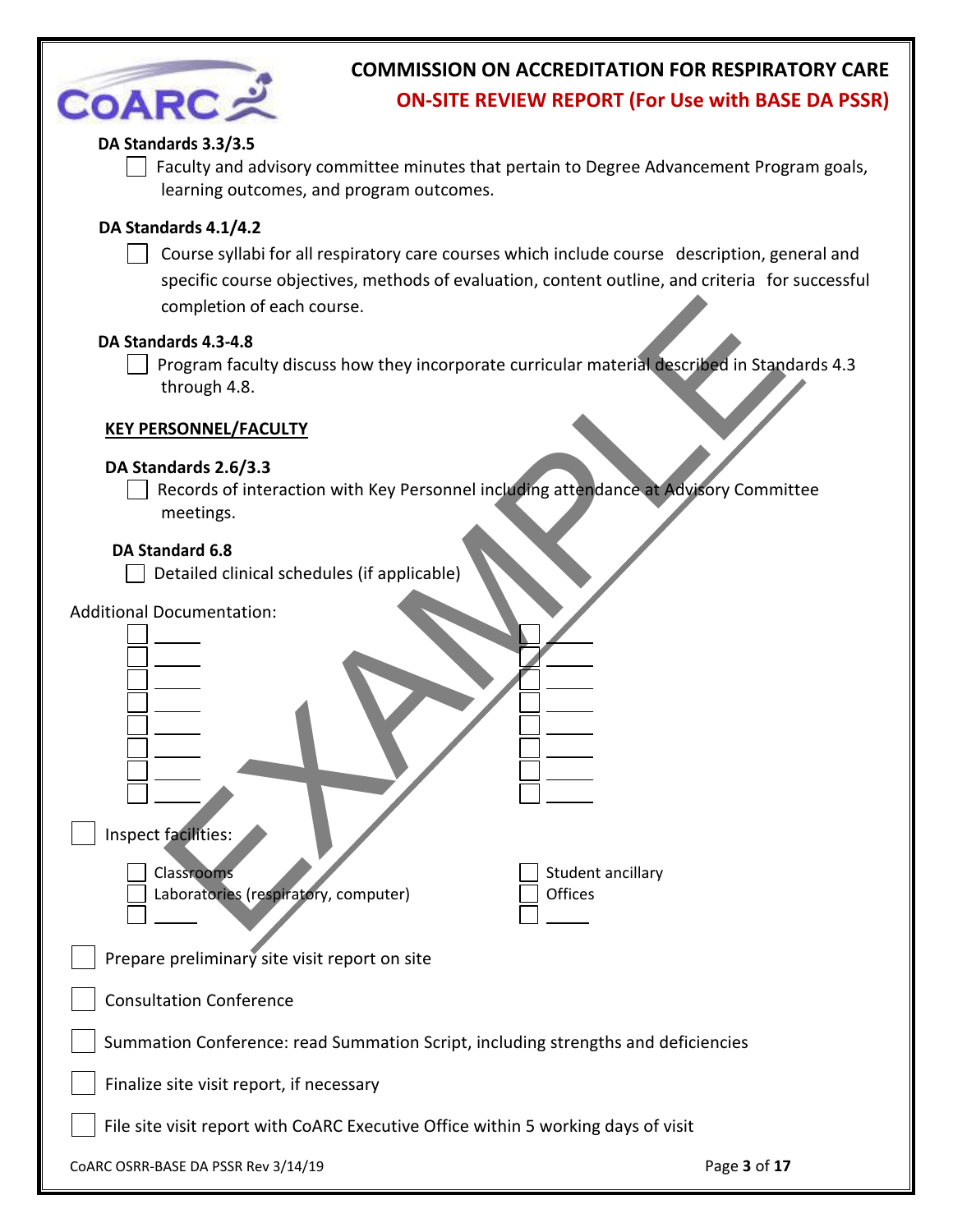

| <b>FORM A</b>                                                     |                    | <b>On-Site Review</b><br><b>Attendance List</b> | <b>FORM A</b>               |
|-------------------------------------------------------------------|--------------------|-------------------------------------------------|-----------------------------|
| Program #:                                                        |                    | Referee:                                        |                             |
| Name of Program:                                                  |                    |                                                 |                             |
| Program Address:                                                  |                    |                                                 |                             |
| City, State, Zip:                                                 |                    |                                                 |                             |
| <b>Accreditation Status:</b>                                      | Approval of Intent |                                                 |                             |
| Date(s) Visited:                                                  |                    |                                                 |                             |
| Program Director:                                                 |                    |                                                 |                             |
| <b>Director of Clinical Education:</b>                            |                    |                                                 |                             |
| <b>Medical Advisor:</b><br><b>Summation Conference Attendees:</b> |                    |                                                 |                             |
| <b>Print Name and Title</b>                                       |                    |                                                 | <b>Print Name and Title</b> |
|                                                                   |                    |                                                 |                             |

Name/Credentials of Team Captain (PRINT) Name/Credentials of Team Member (PRINT)

Note: Typing in the on-site reviewer's name represents an electronic signature of this document.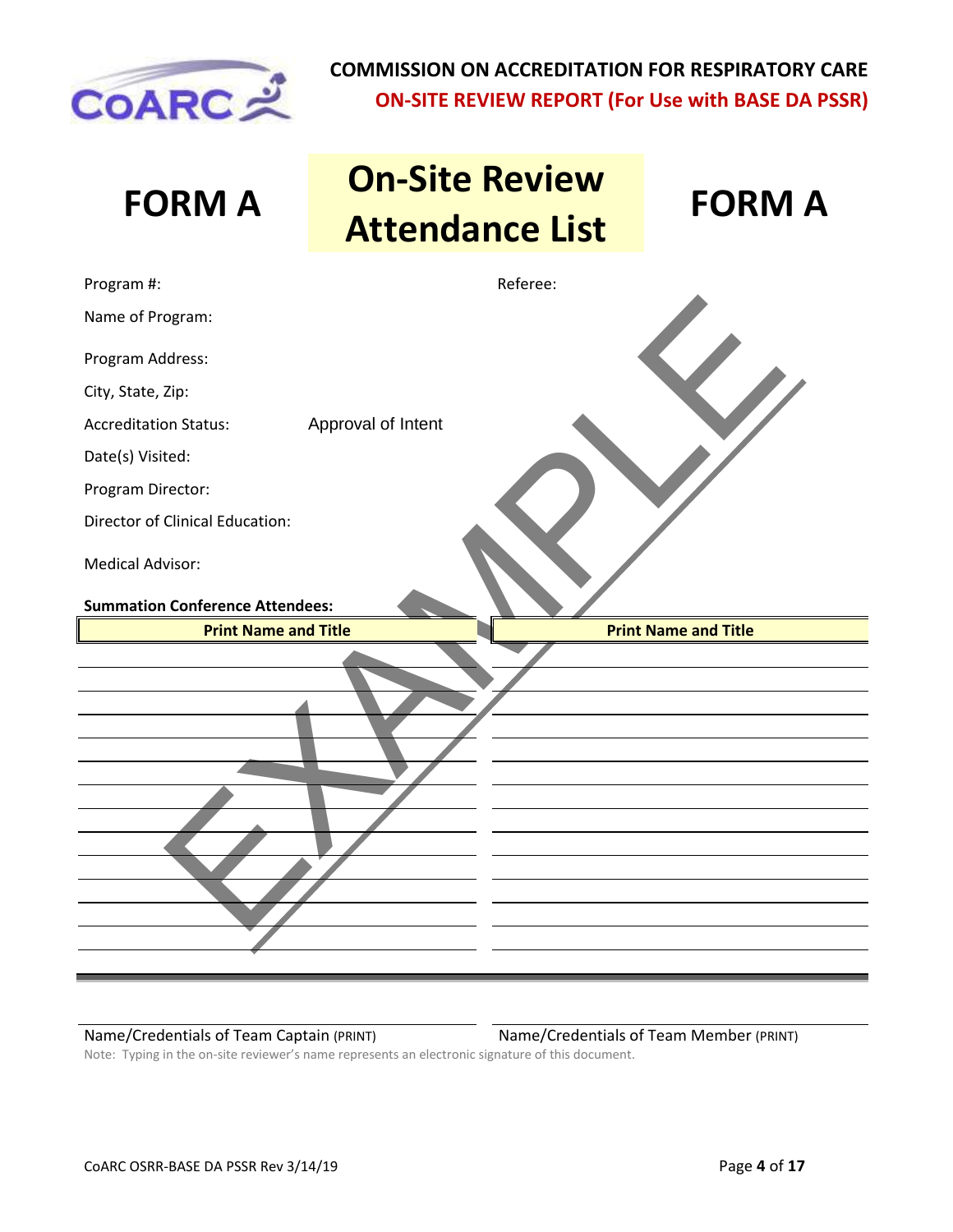

**FORM B Summary Checklist FORM B**

|                 | FURIVI D                                                                                                |                                                 | <b>Summary Unecklist</b><br>EURIVI D                                                                                                                                                                                                                                                                                                                                                                                                                                            |                                                                    |
|-----------------|---------------------------------------------------------------------------------------------------------|-------------------------------------------------|---------------------------------------------------------------------------------------------------------------------------------------------------------------------------------------------------------------------------------------------------------------------------------------------------------------------------------------------------------------------------------------------------------------------------------------------------------------------------------|--------------------------------------------------------------------|
| Program Name:   |                                                                                                         |                                                 | Program #:                                                                                                                                                                                                                                                                                                                                                                                                                                                                      |                                                                    |
|                 | Note: Evidence for compliance with highlighted Standards must be made available to on-site review team. |                                                 | Instructions: Check the appropriate box indicating the team's judgment of the compliance with each of the Standards based on the review of the evidence<br>obtained from the on-site review. After the report is submitted to CoARC, the program Referee may add, delete, or modify the content of the report prior to<br>sending the report to the program. The program is then allowed the opportunity to respond in writing before final action is taken by the CoARC Board. |                                                                    |
| <b>Standard</b> | <b>Standard Description</b>                                                                             | <b>Standard</b><br><b>Appears</b><br><b>Met</b> | <b>Standard Appears Not Met, including Rationale</b><br>(i.e., describe the findings that support the judgment that the<br><b>Standard appears Not Met.</b><br>Be specific about which elements of a Standard appear Not Met.)                                                                                                                                                                                                                                                  | Compliance<br>determined<br>at time of<br>self-study<br>submission |
| $\mathbf{1}$    | PROGRAM ADMINISTRATION AND<br><b>SPONSORSHIP</b>                                                        |                                                 |                                                                                                                                                                                                                                                                                                                                                                                                                                                                                 |                                                                    |
|                 | <b>Institutional Accreditation</b>                                                                      |                                                 |                                                                                                                                                                                                                                                                                                                                                                                                                                                                                 |                                                                    |
| DA1.1           | Sponsor is accredited and authorized to award a<br>minimum of a Baccalaureate degree.                   |                                                 | Evidence of Compliance Previously Evaluated with Submission of LOI Application                                                                                                                                                                                                                                                                                                                                                                                                  |                                                                    |
|                 | <b>Consortium</b>                                                                                       |                                                 |                                                                                                                                                                                                                                                                                                                                                                                                                                                                                 |                                                                    |
| DA1.2           | check if not<br>Responsibilities of consortium<br>formally documented.<br>applicable                    |                                                 | Rationale:                                                                                                                                                                                                                                                                                                                                                                                                                                                                      |                                                                    |
|                 | <b>Sponsor Responsibilities</b>                                                                         |                                                 |                                                                                                                                                                                                                                                                                                                                                                                                                                                                                 |                                                                    |
| DA1.3           | Required gen ed/transfer credit/didact/lab/clinical.                                                    |                                                 | Rationale:                                                                                                                                                                                                                                                                                                                                                                                                                                                                      |                                                                    |
| DA1.4           | Curric planning/course selection/faculty growth.                                                        |                                                 | Rationale:                                                                                                                                                                                                                                                                                                                                                                                                                                                                      |                                                                    |
| DA1.5           | Academic policies apply to all students and faculty<br>regardless of location of instruction.           |                                                 | Rationale:                                                                                                                                                                                                                                                                                                                                                                                                                                                                      |                                                                    |
|                 | <b>Substantive Changes</b>                                                                              |                                                 |                                                                                                                                                                                                                                                                                                                                                                                                                                                                                 |                                                                    |
| DA1.6           | Substantive Changes reported according to CoARC<br>Policy 9.0.                                          |                                                 |                                                                                                                                                                                                                                                                                                                                                                                                                                                                                 |                                                                    |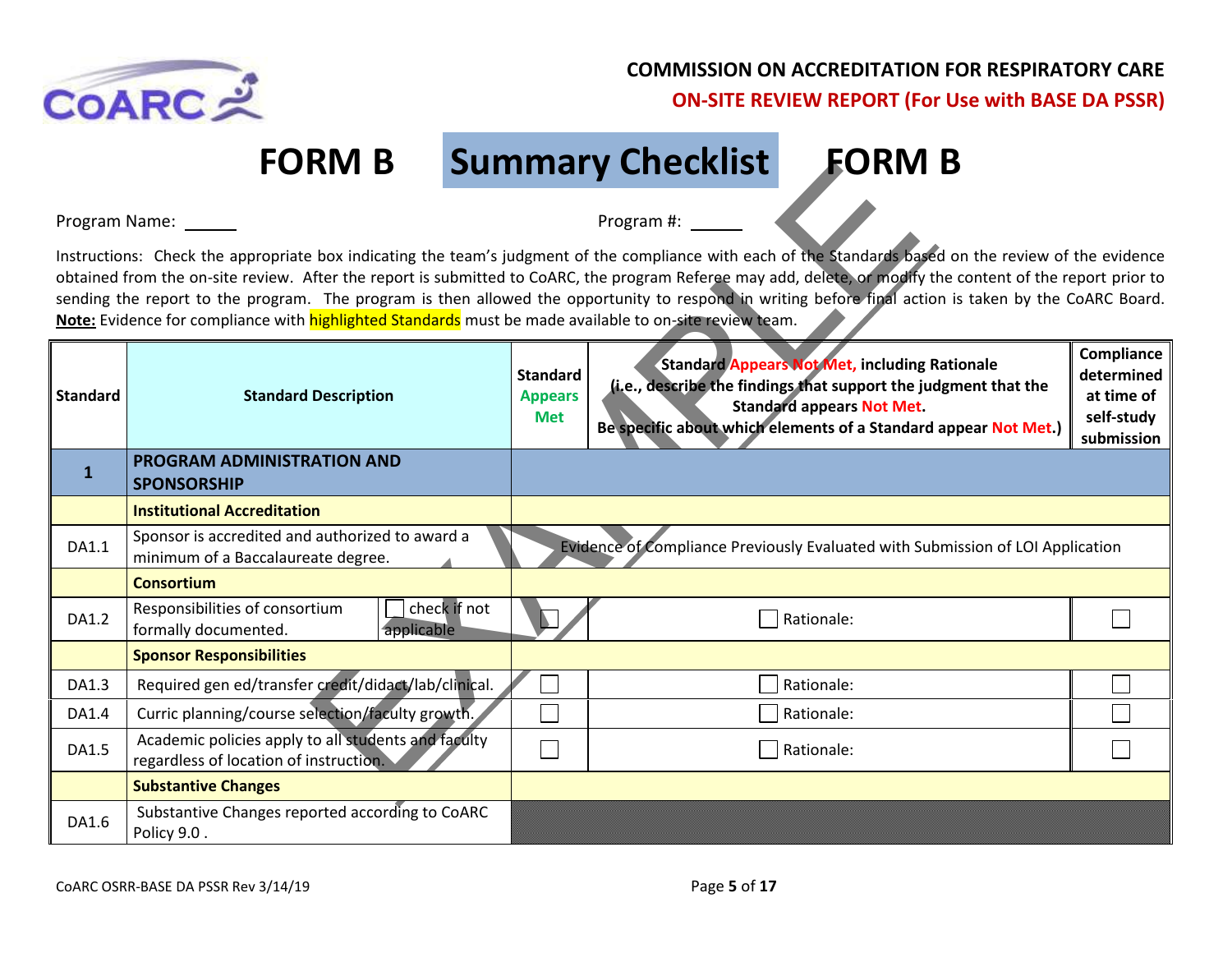

### **COMMISSION ON ACCREDITATION FOR RESPIRATORY CARE**

### **ON-SITE REVIEW REPORT (For Use with BASE DA PSSR)**

| <b>Standard</b> | <b>Standard Description</b>                                                                       | <b>Standard</b><br><b>Appears</b><br><b>Met</b> | <b>Standard Appears Not Met, including Rationale</b><br>(i.e., describe the findings that support the judgment that the<br><b>Standard appears Not Met.</b><br>Be specific about which elements of a Standard appear Not Met.) | Compliance<br>determined<br>at time of<br>self-study<br>submission |
|-----------------|---------------------------------------------------------------------------------------------------|-------------------------------------------------|--------------------------------------------------------------------------------------------------------------------------------------------------------------------------------------------------------------------------------|--------------------------------------------------------------------|
| $\overline{2}$  | <b>INSTITUTIONAL AND PERSONNEL RESOURCES</b>                                                      |                                                 |                                                                                                                                                                                                                                |                                                                    |
|                 | <b>Institutional Resources</b>                                                                    |                                                 |                                                                                                                                                                                                                                |                                                                    |
| DA2.1           | Sponsor ensures that resources are sufficient to<br>achieve program goals regardless of location. |                                                 | Rationale:                                                                                                                                                                                                                     |                                                                    |
|                 | <b>Key Program Personnel</b>                                                                      |                                                 |                                                                                                                                                                                                                                |                                                                    |
| DA2.2           | Sponsor appoints FT PD (DCE and MA if clinicals).                                                 |                                                 | Rationale:                                                                                                                                                                                                                     |                                                                    |
|                 | <b>Program Director</b>                                                                           |                                                 |                                                                                                                                                                                                                                |                                                                    |
| DA2.3           | Responsibilities.                                                                                 |                                                 | Rationale:                                                                                                                                                                                                                     |                                                                    |
| DA2.4           | Minimum degree qualifications.                                                                    |                                                 | Rationale:                                                                                                                                                                                                                     |                                                                    |
| DA2.5           | Minimum/valid credentials and experience.                                                         |                                                 | Rationale:                                                                                                                                                                                                                     |                                                                    |
| DA2.6           | Regular/consistent contact w/faculty and students.                                                |                                                 | Rationale:                                                                                                                                                                                                                     |                                                                    |
|                 | <b>Instructional Faculty</b>                                                                      |                                                 |                                                                                                                                                                                                                                |                                                                    |
| DA 2.7          | Sufficient faculty; designated supervisor at each<br>site.                                        |                                                 | Rationale:                                                                                                                                                                                                                     |                                                                    |
|                 | <b>Administrative Support Staff</b>                                                               |                                                 |                                                                                                                                                                                                                                |                                                                    |
| DA 2.8          | Sufficient administrative and clerical support.                                                   |                                                 | Rationale:                                                                                                                                                                                                                     |                                                                    |
|                 | <b>Assessment of Program Resources</b>                                                            |                                                 |                                                                                                                                                                                                                                |                                                                    |
| DA2.9           | Documented/assessed annually by using RAM.                                                        |                                                 | Rationale:                                                                                                                                                                                                                     |                                                                    |
|                 |                                                                                                   |                                                 |                                                                                                                                                                                                                                |                                                                    |
|                 | <b>PROGRAM GOALS, OUTCOMES, AND</b>                                                               |                                                 |                                                                                                                                                                                                                                |                                                                    |

|       | <b>PROGRAM GOALS, OUTCOMES, AND</b><br><b>ASSESSMENT</b> |              |  |
|-------|----------------------------------------------------------|--------------|--|
|       | <b>Statement of Program Goals</b>                        |              |  |
| DA3.1 | Statements define minimum expectations.                  | l Rationale: |  |

COARC OSRR-BASE DA PSSR Rev 3/14/19 Page 6 of 17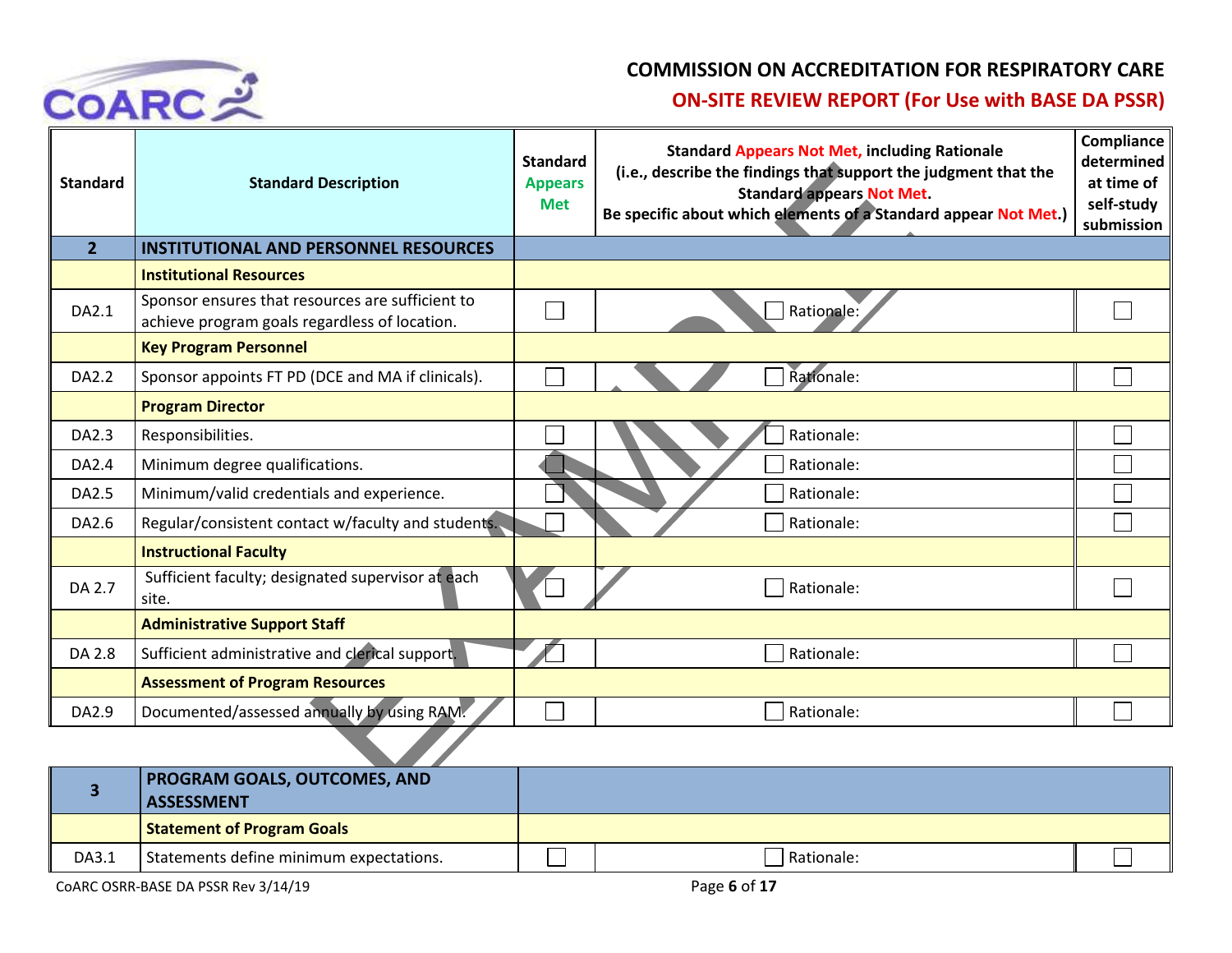

### **COMMISSION ON ACCREDITATION FOR RESPIRATORY CARE**

### **ON-SITE REVIEW REPORT (For Use with BASE DA PSSR)**

| <b>Standard</b> | <b>Standard Description</b>                                                                                             | <b>Standard</b><br><b>Appears</b><br><b>Met</b> | <b>Standard Appears Not Met, including Rationale</b><br>(i.e., describe the findings that support the judgment that the<br><b>Standard appears Not Met.</b><br>Be specific about which elements of a Standard appear Not Met.) | <b>Standard</b> |
|-----------------|-------------------------------------------------------------------------------------------------------------------------|-------------------------------------------------|--------------------------------------------------------------------------------------------------------------------------------------------------------------------------------------------------------------------------------|-----------------|
| DA3.2           | Review/analysis of goals and outcomes.                                                                                  |                                                 | Rationale:                                                                                                                                                                                                                     |                 |
| DA3.3           | Advisory committee composition & responsibilities.                                                                      |                                                 | Rationale:                                                                                                                                                                                                                     |                 |
|                 | <b>Student Evaluation</b>                                                                                               |                                                 |                                                                                                                                                                                                                                |                 |
| DA3.4           | Define and distribute ESLOs/competencies.                                                                               |                                                 | Rationale:                                                                                                                                                                                                                     |                 |
| <b>DA3.5</b>    | Formulate assess process/rubrics/annual review.                                                                         |                                                 | Rationale:                                                                                                                                                                                                                     |                 |
| <b>DA3.6</b>    | Outcomes must be assessed annually, using CoARC<br><b>Graduate Surveys.</b>                                             | $\Box$                                          | Rationale:                                                                                                                                                                                                                     |                 |
| DA3.7           | Academic integrity process for distance education to<br>include: plagiarism, safeguards, and grading rubrics.           |                                                 | Rationale:                                                                                                                                                                                                                     |                 |
|                 | <b>Assessment of Program Outcomes</b>                                                                                   |                                                 |                                                                                                                                                                                                                                |                 |
| DA3.8           | The program must, at a minimum, meet the<br>outcome thresholds established by CoARC as<br>related to programmatic ESLOs |                                                 | Rationale:                                                                                                                                                                                                                     |                 |
|                 | <b>Reporting of Program Resources</b>                                                                                   |                                                 |                                                                                                                                                                                                                                |                 |
| DA3.9           | CoARC Annual RCS reporting tool submitted.                                                                              |                                                 | Rationale:                                                                                                                                                                                                                     |                 |
| DA3.10          | Action plan developed for sub-threshold outcomes.                                                                       |                                                 | Rationale:                                                                                                                                                                                                                     |                 |
|                 |                                                                                                                         |                                                 |                                                                                                                                                                                                                                |                 |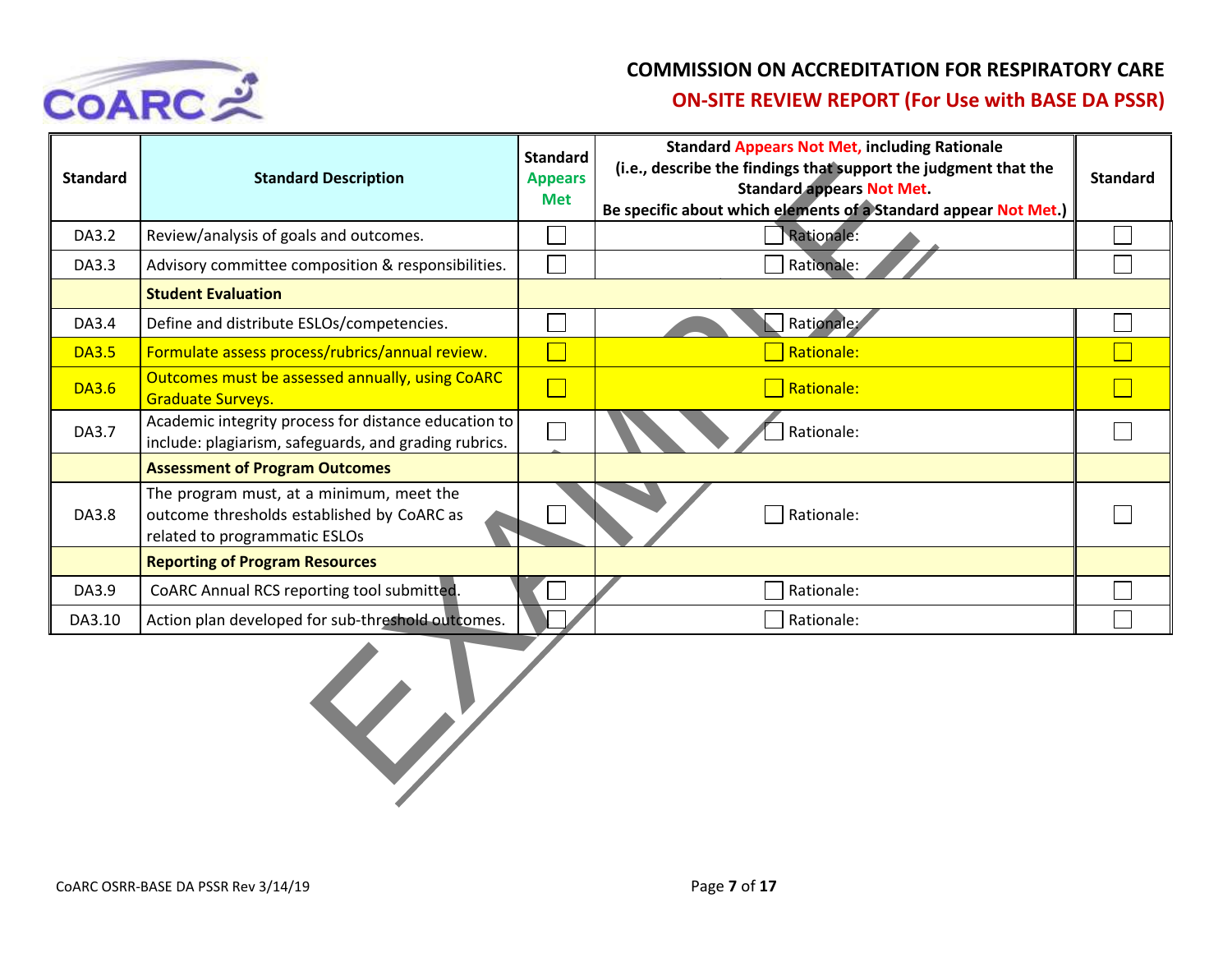

| <b>Standard Appears Not Met, including Rationale</b><br>(i.e., describe the findings that support the judgment that the<br><b>Standard</b><br><b>Standard appears Not Met.</b><br><b>Standard</b><br><b>Standard Description</b><br><b>Appears</b><br>Be specific about which elements of a Standard appear Not<br><b>Met</b><br><b>CURRICULUM</b><br>4<br><b>Course Content</b><br>Rationale:<br>Integrated to attain expected competencies/goals.<br><b>DA4.1</b><br>Periodically reviewed/revised to ensure<br>$\Box$ Rationale:<br><b>DA4.2</b><br>consistency with goals and competencies.<br><b>Competencies</b><br>Rationale:<br><b>Practice-Specific Knowledge and Skills</b><br><b>DA4.3</b><br>$\overline{\phantom{a}}$ check if not<br>$\Box$ Rationale:<br><b>Clinical Knowledge</b><br><b>DA4.4</b><br>applicable<br><b>Professional Attributes</b><br>Rationale:<br><b>DA4.5</b><br>Interpersonal and Inter-professional<br>Rationale:<br><b>DA4.6</b><br>Communication<br>Rationale:<br><b>Practice-Based Research</b><br><b>DA4.7</b><br>Rationale:<br><b>Professional Leadership</b><br><b>DA4.8</b><br><b>Length of Study</b><br><b>Rationale:</b><br>Sufficient to acquire expected competencies<br><b>DA4.9</b><br><b>Equivalency</b><br>Course content, learning experiences, and access<br>to learning materials for all students in a given<br>DA4.10<br>Rationale:<br>track. |  |  |                                                                    |
|------------------------------------------------------------------------------------------------------------------------------------------------------------------------------------------------------------------------------------------------------------------------------------------------------------------------------------------------------------------------------------------------------------------------------------------------------------------------------------------------------------------------------------------------------------------------------------------------------------------------------------------------------------------------------------------------------------------------------------------------------------------------------------------------------------------------------------------------------------------------------------------------------------------------------------------------------------------------------------------------------------------------------------------------------------------------------------------------------------------------------------------------------------------------------------------------------------------------------------------------------------------------------------------------------------------------------------------------------------------------------------------------------|--|--|--------------------------------------------------------------------|
|                                                                                                                                                                                                                                                                                                                                                                                                                                                                                                                                                                                                                                                                                                                                                                                                                                                                                                                                                                                                                                                                                                                                                                                                                                                                                                                                                                                                      |  |  | Compliance<br>determined<br>at time of<br>self-study<br>submission |
|                                                                                                                                                                                                                                                                                                                                                                                                                                                                                                                                                                                                                                                                                                                                                                                                                                                                                                                                                                                                                                                                                                                                                                                                                                                                                                                                                                                                      |  |  |                                                                    |
|                                                                                                                                                                                                                                                                                                                                                                                                                                                                                                                                                                                                                                                                                                                                                                                                                                                                                                                                                                                                                                                                                                                                                                                                                                                                                                                                                                                                      |  |  |                                                                    |
|                                                                                                                                                                                                                                                                                                                                                                                                                                                                                                                                                                                                                                                                                                                                                                                                                                                                                                                                                                                                                                                                                                                                                                                                                                                                                                                                                                                                      |  |  |                                                                    |
|                                                                                                                                                                                                                                                                                                                                                                                                                                                                                                                                                                                                                                                                                                                                                                                                                                                                                                                                                                                                                                                                                                                                                                                                                                                                                                                                                                                                      |  |  |                                                                    |
|                                                                                                                                                                                                                                                                                                                                                                                                                                                                                                                                                                                                                                                                                                                                                                                                                                                                                                                                                                                                                                                                                                                                                                                                                                                                                                                                                                                                      |  |  |                                                                    |
|                                                                                                                                                                                                                                                                                                                                                                                                                                                                                                                                                                                                                                                                                                                                                                                                                                                                                                                                                                                                                                                                                                                                                                                                                                                                                                                                                                                                      |  |  |                                                                    |
|                                                                                                                                                                                                                                                                                                                                                                                                                                                                                                                                                                                                                                                                                                                                                                                                                                                                                                                                                                                                                                                                                                                                                                                                                                                                                                                                                                                                      |  |  |                                                                    |
|                                                                                                                                                                                                                                                                                                                                                                                                                                                                                                                                                                                                                                                                                                                                                                                                                                                                                                                                                                                                                                                                                                                                                                                                                                                                                                                                                                                                      |  |  |                                                                    |
|                                                                                                                                                                                                                                                                                                                                                                                                                                                                                                                                                                                                                                                                                                                                                                                                                                                                                                                                                                                                                                                                                                                                                                                                                                                                                                                                                                                                      |  |  |                                                                    |
|                                                                                                                                                                                                                                                                                                                                                                                                                                                                                                                                                                                                                                                                                                                                                                                                                                                                                                                                                                                                                                                                                                                                                                                                                                                                                                                                                                                                      |  |  |                                                                    |
|                                                                                                                                                                                                                                                                                                                                                                                                                                                                                                                                                                                                                                                                                                                                                                                                                                                                                                                                                                                                                                                                                                                                                                                                                                                                                                                                                                                                      |  |  |                                                                    |
|                                                                                                                                                                                                                                                                                                                                                                                                                                                                                                                                                                                                                                                                                                                                                                                                                                                                                                                                                                                                                                                                                                                                                                                                                                                                                                                                                                                                      |  |  |                                                                    |
|                                                                                                                                                                                                                                                                                                                                                                                                                                                                                                                                                                                                                                                                                                                                                                                                                                                                                                                                                                                                                                                                                                                                                                                                                                                                                                                                                                                                      |  |  |                                                                    |
|                                                                                                                                                                                                                                                                                                                                                                                                                                                                                                                                                                                                                                                                                                                                                                                                                                                                                                                                                                                                                                                                                                                                                                                                                                                                                                                                                                                                      |  |  |                                                                    |
|                                                                                                                                                                                                                                                                                                                                                                                                                                                                                                                                                                                                                                                                                                                                                                                                                                                                                                                                                                                                                                                                                                                                                                                                                                                                                                                                                                                                      |  |  |                                                                    |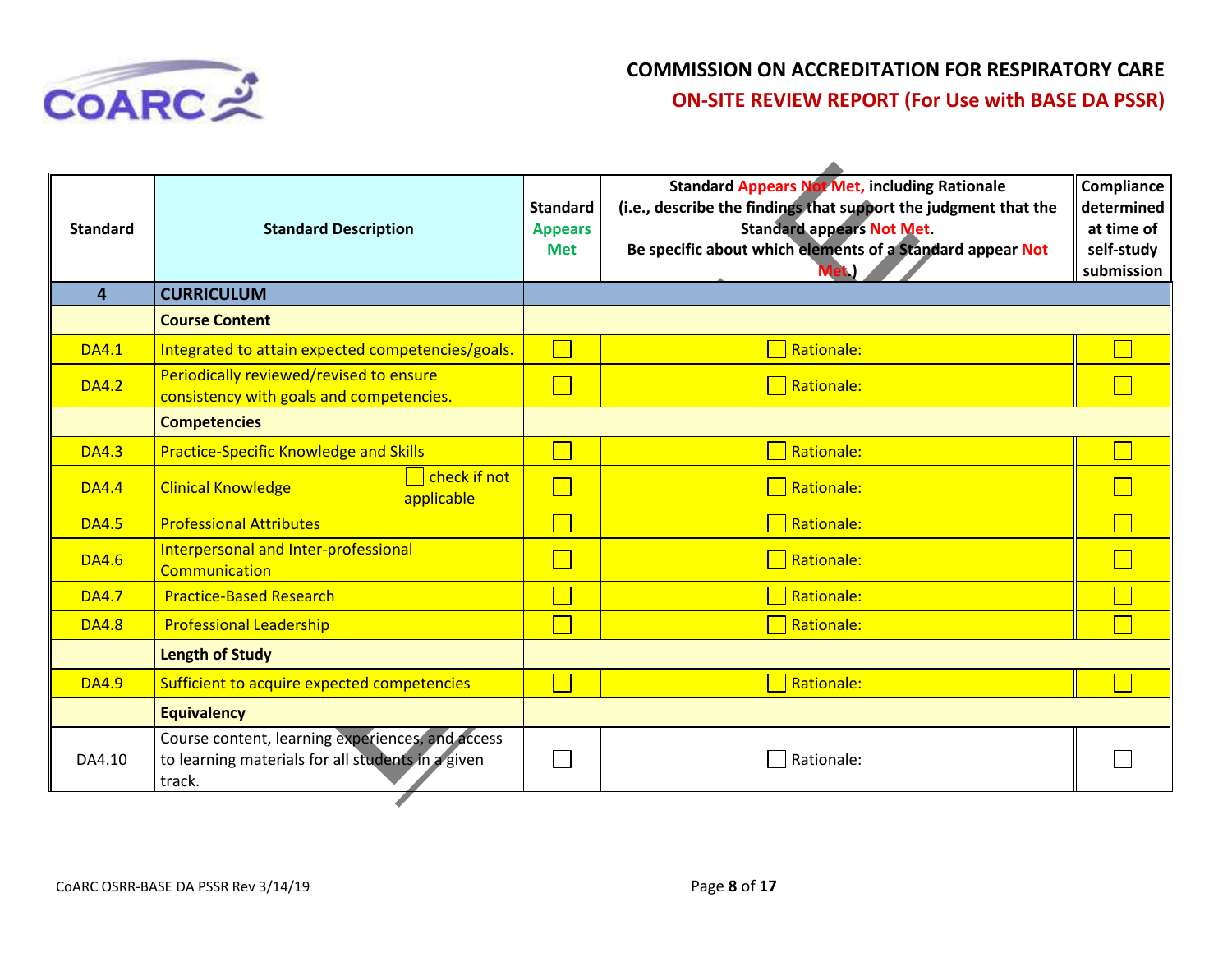

| <b>Standard</b> | <b>Standard Description</b>                                                                            | <b>Standard</b><br><b>Appears</b><br><b>Met</b> | <b>Standard Appears Not Met, including Rationale</b><br>(i.e., describe the findings that support the judgment that the<br><b>Standard appears Not Met.</b><br>Be specific about which elements of a Standard appear Not Met.) | Compliance<br>determined<br>at time of<br>self-study<br>submission |
|-----------------|--------------------------------------------------------------------------------------------------------|-------------------------------------------------|--------------------------------------------------------------------------------------------------------------------------------------------------------------------------------------------------------------------------------|--------------------------------------------------------------------|
| 5               | <b>FAIR PRACTICES AND RECORDKEEPING</b>                                                                |                                                 |                                                                                                                                                                                                                                |                                                                    |
|                 | <b>Disclosure</b>                                                                                      |                                                 |                                                                                                                                                                                                                                |                                                                    |
| DA5.1           | Published info accurately reflects program offered.                                                    |                                                 | Rationale:                                                                                                                                                                                                                     |                                                                    |
| DA5.2           | Required info made known to applicants & students.                                                     |                                                 | Rationale:                                                                                                                                                                                                                     |                                                                    |
|                 | <b>Public Information on Program Outcomes</b>                                                          |                                                 |                                                                                                                                                                                                                                |                                                                    |
| DA5.3           | CoARC URL on program website/known to public.                                                          |                                                 | Rationale:                                                                                                                                                                                                                     |                                                                    |
|                 | <b>Non-discriminatory Practice</b>                                                                     |                                                 |                                                                                                                                                                                                                                |                                                                    |
| DA5.4           | Program activities are non-discriminatory and<br>lawful.                                               |                                                 | Rationale:                                                                                                                                                                                                                     |                                                                    |
| <b>DA5.5</b>    | Appeal procedures ensure fairness/due process.                                                         |                                                 | Rationale:                                                                                                                                                                                                                     |                                                                    |
| DA5.6           | Faculty grievance procedure made known to faculty.                                                     |                                                 | Rationale:                                                                                                                                                                                                                     |                                                                    |
| DA5.7           | Check if not<br>Advanced placement policies<br>documented.<br>applicable                               |                                                 | Rationale:                                                                                                                                                                                                                     |                                                                    |
|                 | <b>Academic Guidance</b>                                                                               |                                                 |                                                                                                                                                                                                                                |                                                                    |
| DA5.8           | Timely access to faculty for assistance/counseling                                                     |                                                 | Rationale:                                                                                                                                                                                                                     |                                                                    |
|                 | <b>Student and Program Records</b>                                                                     |                                                 |                                                                                                                                                                                                                                |                                                                    |
| DA5.9           | Student evaluation records maintained securely<br>confidentially, and in sufficient detail/5 year min. |                                                 | Rationale:                                                                                                                                                                                                                     |                                                                    |
| DA5.10          | Program records maintained in sufficient detail/5<br>vear min.                                         |                                                 | Rationale:                                                                                                                                                                                                                     |                                                                    |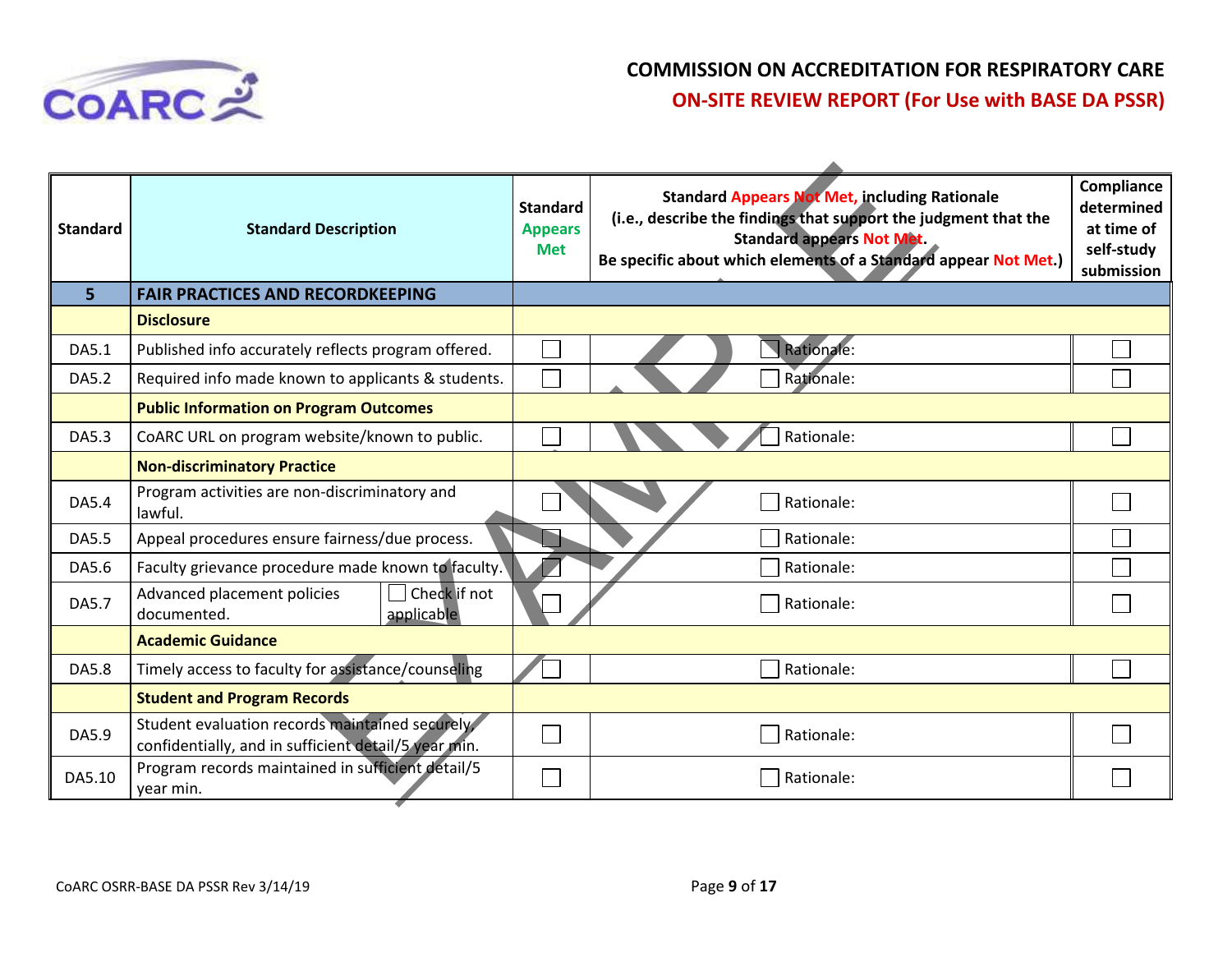

| 6    | FOR PROGRAMS THAT HAVE A CLINICAL COMPONENT;<br><b>OTHERWISE, TO BE LEFT BLANK</b>                                                                   |            |  |
|------|------------------------------------------------------------------------------------------------------------------------------------------------------|------------|--|
|      | <b>Key Program Personnel</b>                                                                                                                         |            |  |
| 6.1  | The sponsor must appoint a full time Director of<br>Clinical Education (DCE) and MD.                                                                 | Rationale: |  |
|      | <b>Director of Clinical Education</b>                                                                                                                |            |  |
| 6.2  | <b>DCE Responsibilities</b>                                                                                                                          | Rationale: |  |
| 6.3  | DCE Educational Requirements (Master's degree or<br>higher required)                                                                                 | Rationale: |  |
| 6.4  | DCE-minimum valid credentials and experience                                                                                                         | Rationale: |  |
| 6.5  | DCE-regular/consistent contact with clinical faculty<br>sites and students                                                                           | Rationale: |  |
|      | <b>Medical Advisor</b>                                                                                                                               |            |  |
| 6.6  | <b>Medical Advisor Responsibilities/Valid Credentials</b><br>and Qualifications                                                                      | Rationale: |  |
|      | <b>Clinical Faculty</b>                                                                                                                              |            |  |
| 6.7  | Sufficient Faculty; Student to Faculty Ratio 6:1                                                                                                     | Rationale: |  |
|      | <b>Clinical Practice</b>                                                                                                                             |            |  |
| 6.8  | <b>Clinical Affiliation Agreements/MOUs for each site</b>                                                                                            | Rationale: |  |
| 6.9  | Sufficient quality/duration to meet program goals;<br>Students not responsible for site selection/<br>determining competencies/acquiring preceptors. | Rationale: |  |
|      | <b>Clinical Site Evaluations</b>                                                                                                                     |            |  |
| 6.10 | Processes consistent, effective, and ongoing; Student<br>supervision at each site is sufficient.                                                     | Rationale: |  |
|      | <b>Safeguards</b>                                                                                                                                    |            |  |
|      |                                                                                                                                                      |            |  |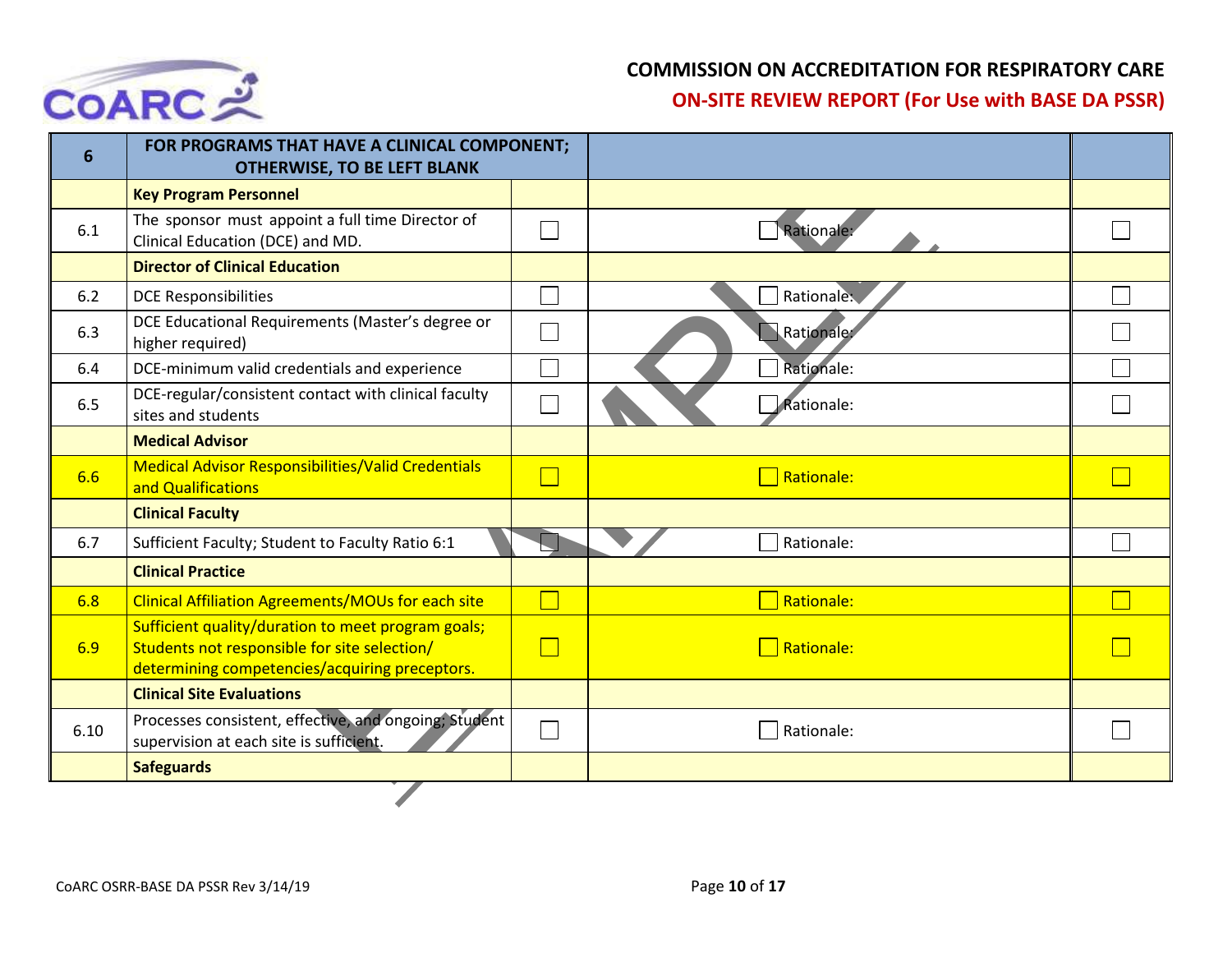

| 6.11 | Students must be appropriately supervised at all<br>times during their clinical education coursework and<br>experiences. Students must not be used to<br>substitute for clinical, instructional, or administrative<br>staff during clinical rotations. | $\Box$ | Rationale: |  |
|------|--------------------------------------------------------------------------------------------------------------------------------------------------------------------------------------------------------------------------------------------------------|--------|------------|--|
| 6.12 | The health, privacy, and safety of patients, students,<br>and faculty associated with the educational activities<br>and learning environment of the students must be<br>adequately safeguarded.                                                        | $\Box$ | Rationale: |  |
|      |                                                                                                                                                                                                                                                        |        |            |  |
|      |                                                                                                                                                                                                                                                        |        |            |  |
|      |                                                                                                                                                                                                                                                        |        |            |  |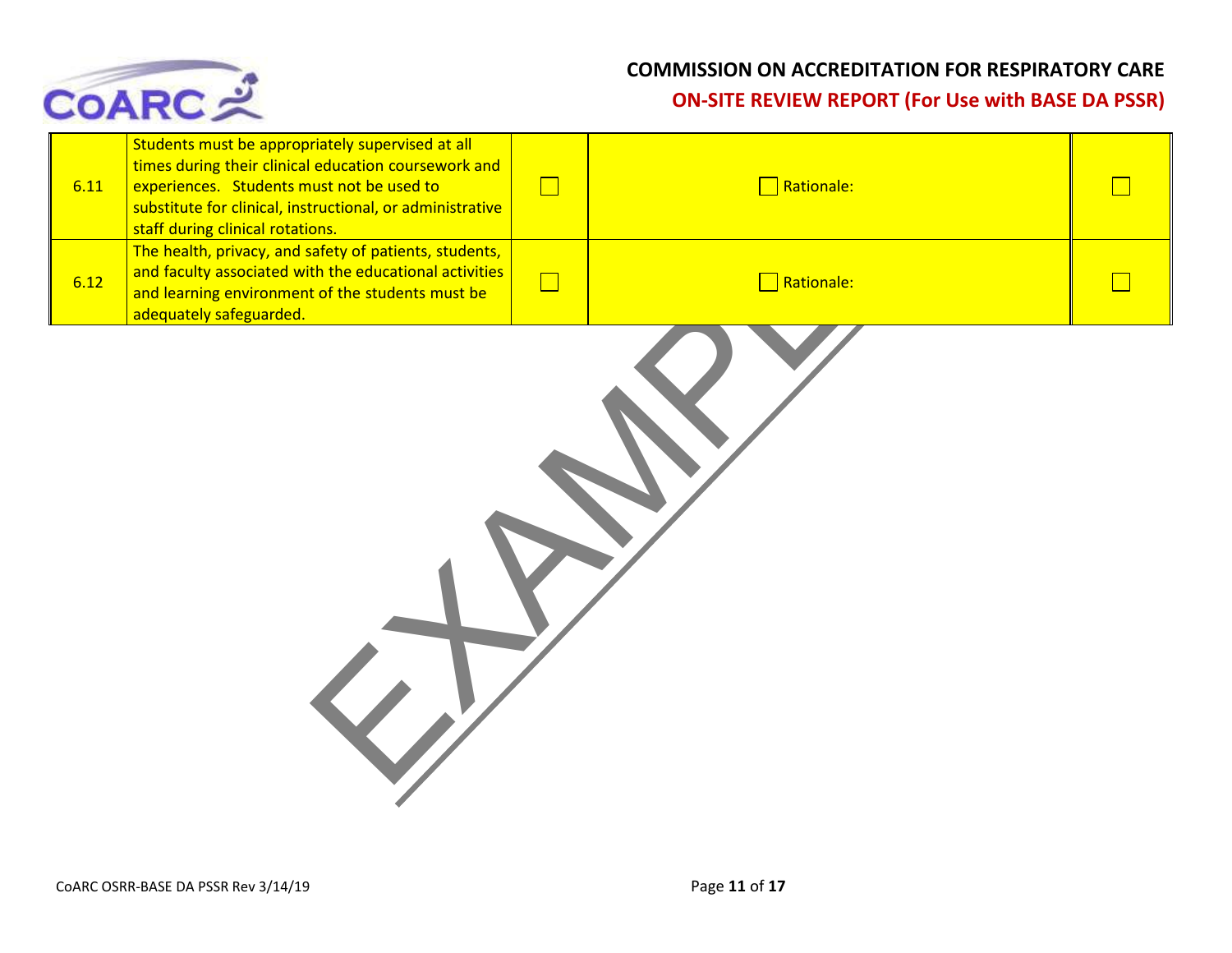

# Write the Strengths of the program.<br>
The contract of the Strengths of the program.<br>
The contract of the program.<br>
The contract of the program. **FORM C Strengths FORM C** Program Name: Name: Program #: Program #: Program #: Program #: Program #: Program #: Program #: Program #: Program #: Program #: Program #: Program #: Program #: Program #: Program #: Program #: Program #: Program #: Prog **Write the Strengths of the program.** \*Duplicate as Necessary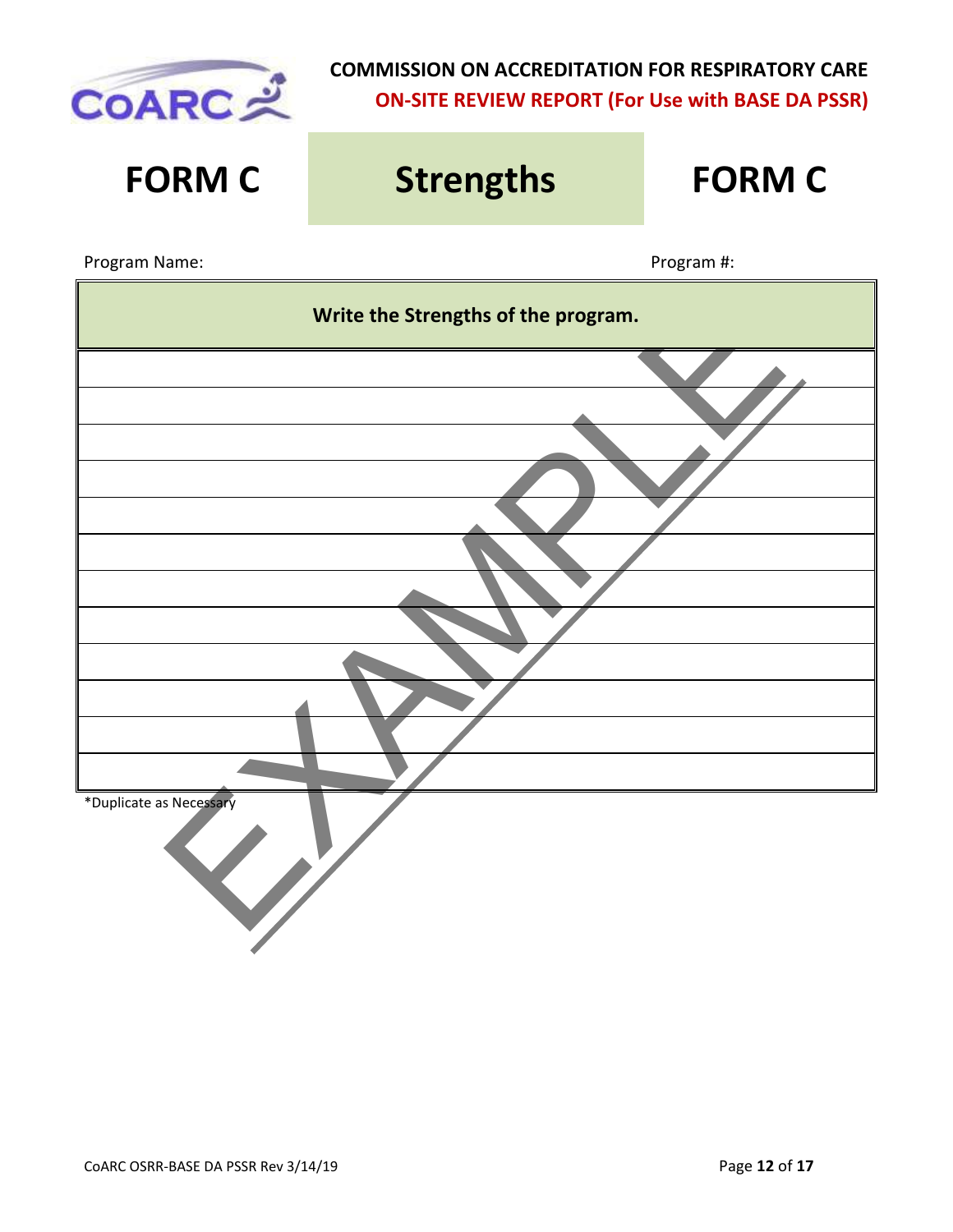

### **FORM D Suggestions for Enhancement FORM D**

| Program Name:          | Program #:                                                                   |
|------------------------|------------------------------------------------------------------------------|
| <b>Standard</b>        | Write the Suggestions for Enhancement.                                       |
| (Reference)            | (Note: Programs are not required to respond to Suggestions for Enhancement). |
|                        |                                                                              |
|                        |                                                                              |
|                        |                                                                              |
|                        |                                                                              |
|                        |                                                                              |
|                        |                                                                              |
|                        |                                                                              |
|                        |                                                                              |
|                        |                                                                              |
|                        |                                                                              |
|                        |                                                                              |
|                        |                                                                              |
| Duplicate as Necessary |                                                                              |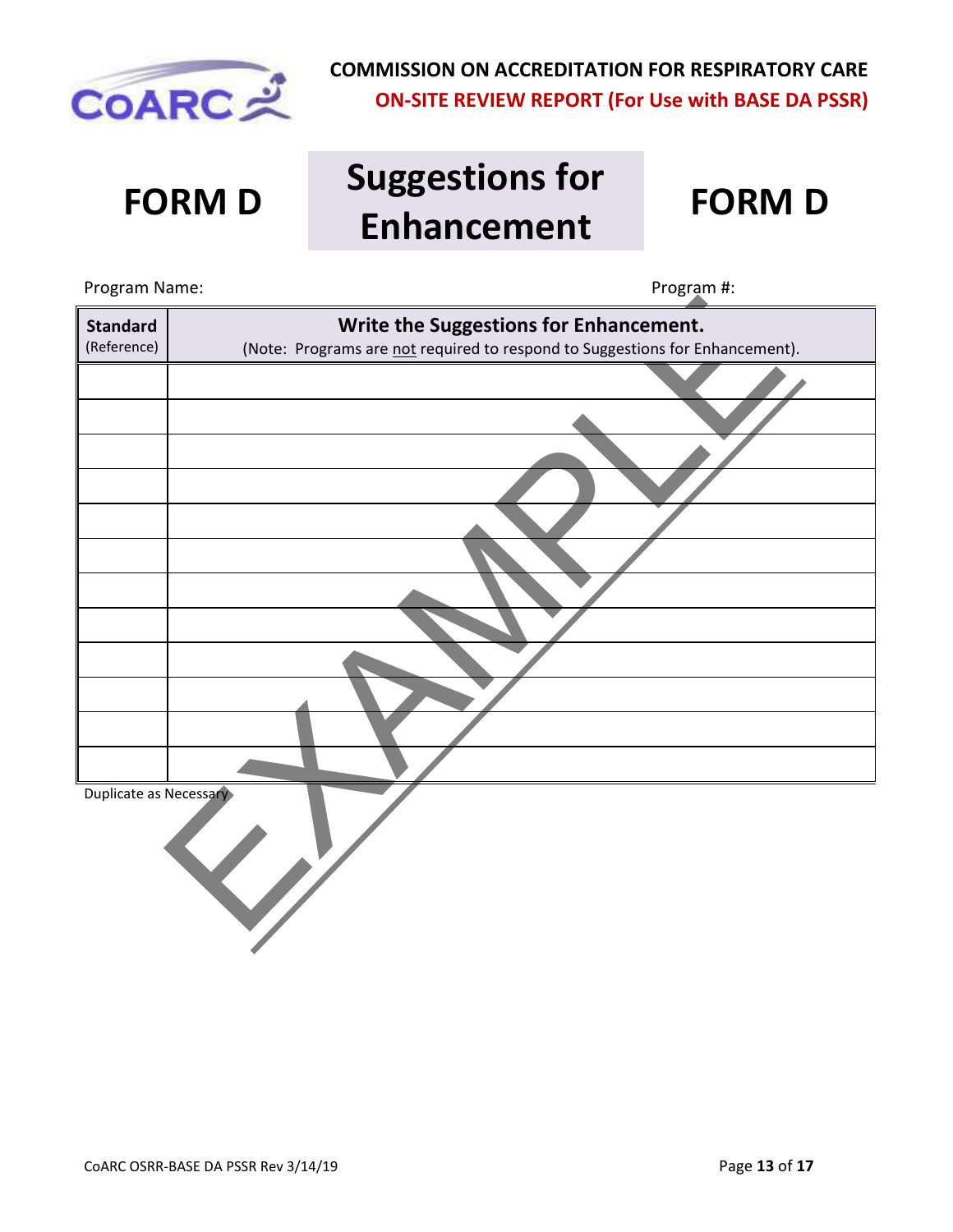

### **FORM E Additional Comments FORM E**



| Write Additional Comments, if any.                                   |
|----------------------------------------------------------------------|
| (Note: Programs are not required to respond to Additional Comments). |
|                                                                      |
|                                                                      |
|                                                                      |
|                                                                      |
|                                                                      |
|                                                                      |
|                                                                      |
|                                                                      |
|                                                                      |
|                                                                      |
|                                                                      |
|                                                                      |
| *Duplicate as Necessary                                              |
|                                                                      |
| $\overline{\mathbf{V}}$                                              |
|                                                                      |
|                                                                      |
|                                                                      |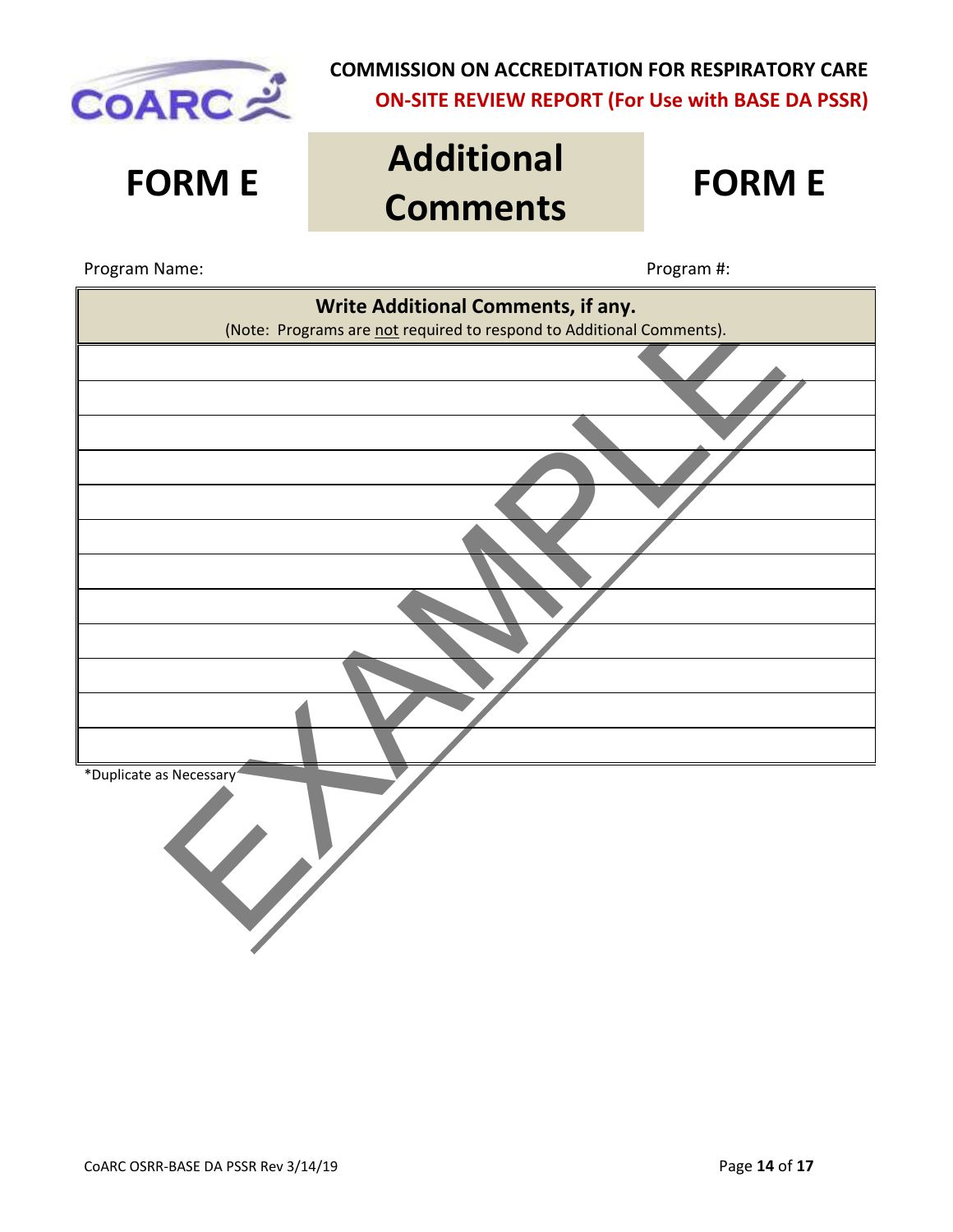

## **FORM X Confidential to COARC**

### **FORM X**

**On-Site Reviewers:** Please respond to each of the special instructions from the Referee and return this page to the CoARC Executive Office with your site visit report. Please **DO NOT** leave a copy of the site visit report with the program.

### Program Name: Program #:

| report with the program.       |                                                                                                                                                                  |  |  |  |  |
|--------------------------------|------------------------------------------------------------------------------------------------------------------------------------------------------------------|--|--|--|--|
| Program #:<br>Program Name:    |                                                                                                                                                                  |  |  |  |  |
| <b>Standard</b><br>(Reference) | Section A: On-Site Reviewers should pay particular attention to the<br>following:<br>(Note: Do NOT present this information to the program. For CoARC use ONLY). |  |  |  |  |
|                                | Referee's Comments from Self-Study:                                                                                                                              |  |  |  |  |
|                                | On-site Reviewer's Findings:                                                                                                                                     |  |  |  |  |
|                                | On-site Reviewer's Recommendations:                                                                                                                              |  |  |  |  |
|                                | Referee's Comments from Self-Study:                                                                                                                              |  |  |  |  |
|                                | On-site Reviewer's Findings:                                                                                                                                     |  |  |  |  |
|                                | On-site Reviewer's Recommendations:                                                                                                                              |  |  |  |  |
|                                | Referee's Comments from Self-Study:                                                                                                                              |  |  |  |  |
|                                | On-site Reviewer's Findings:                                                                                                                                     |  |  |  |  |
|                                | On-site Reviewer's Recommendations:                                                                                                                              |  |  |  |  |
|                                | Referee's Comments from Self-Study:                                                                                                                              |  |  |  |  |
|                                | On-site Reviewer's Findings:                                                                                                                                     |  |  |  |  |
|                                | On-site Reviewer's Recommendations:                                                                                                                              |  |  |  |  |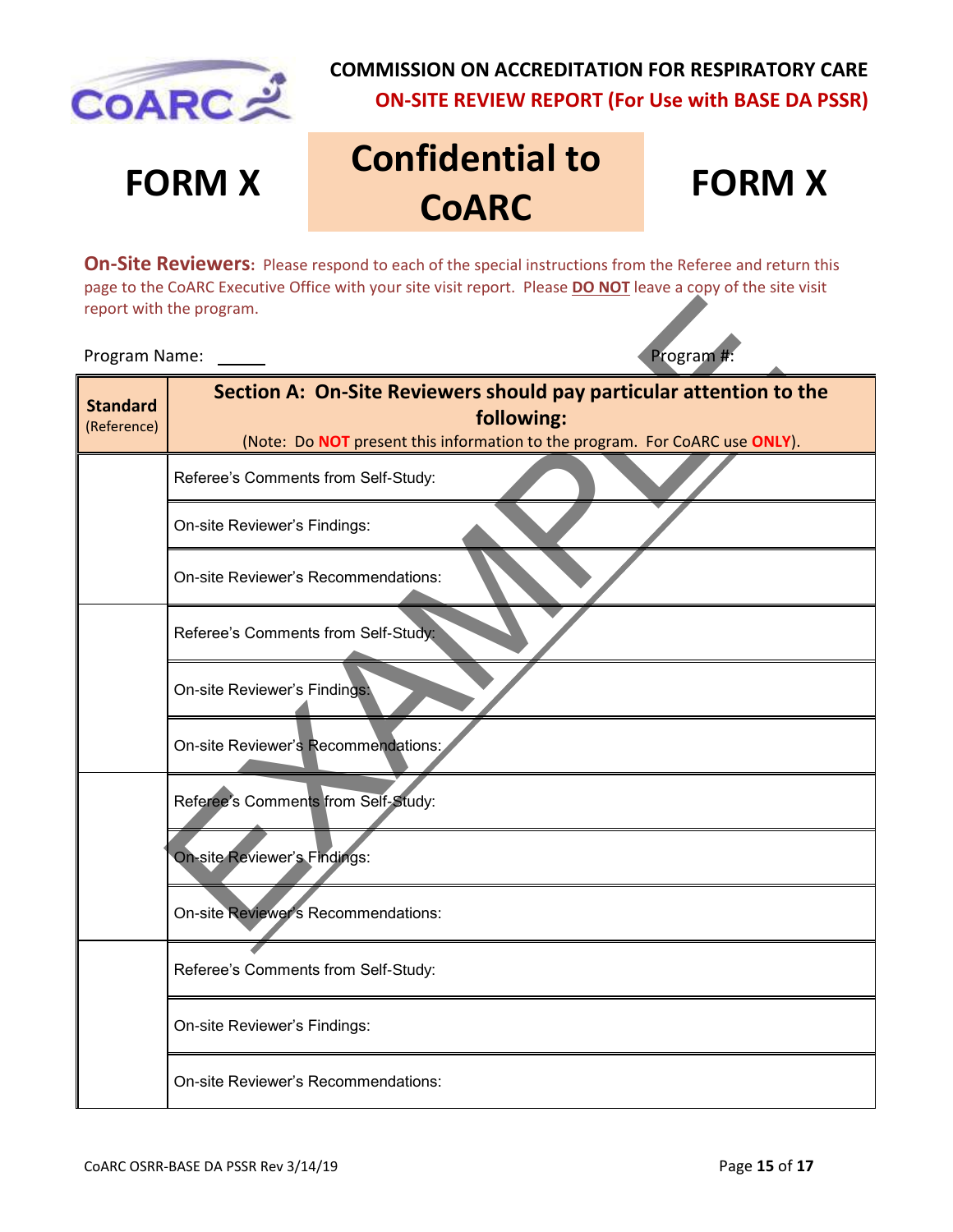

|                                | Referee's Comments from Self-Study:        |                                                                                                                                                         |               |  |  |  |
|--------------------------------|--------------------------------------------|---------------------------------------------------------------------------------------------------------------------------------------------------------|---------------|--|--|--|
|                                | On-site Reviewer's Findings:               |                                                                                                                                                         |               |  |  |  |
|                                | On-site Reviewer's Recommendations:        |                                                                                                                                                         |               |  |  |  |
|                                | Referee's Comments from Self-Study:        |                                                                                                                                                         |               |  |  |  |
|                                | On-site Reviewer's Findings:               |                                                                                                                                                         |               |  |  |  |
|                                | <b>On-site Reviewer's Recommendations:</b> |                                                                                                                                                         |               |  |  |  |
| Duplicate as Necessary         |                                            |                                                                                                                                                         |               |  |  |  |
|                                | <b>FORM X</b>                              | <b>Confidential to</b><br><b>CoARC</b>                                                                                                                  | <b>FORM X</b> |  |  |  |
|                                |                                            |                                                                                                                                                         |               |  |  |  |
| Program Name:                  |                                            |                                                                                                                                                         | Program #:    |  |  |  |
| <b>Standard</b><br>(Reference) |                                            | Section B: Write comments and/or remedies for each Citation from Form B.<br>(Note: Do NOT present this information to the program. For CoARC use ONLY). |               |  |  |  |
|                                |                                            |                                                                                                                                                         |               |  |  |  |
|                                |                                            |                                                                                                                                                         |               |  |  |  |
|                                |                                            |                                                                                                                                                         |               |  |  |  |
|                                |                                            |                                                                                                                                                         |               |  |  |  |

**Note to SV Team- Please respond to the Referee using Form X Note to CoARC – remove Form X when preparing the report to be sent to the program.**